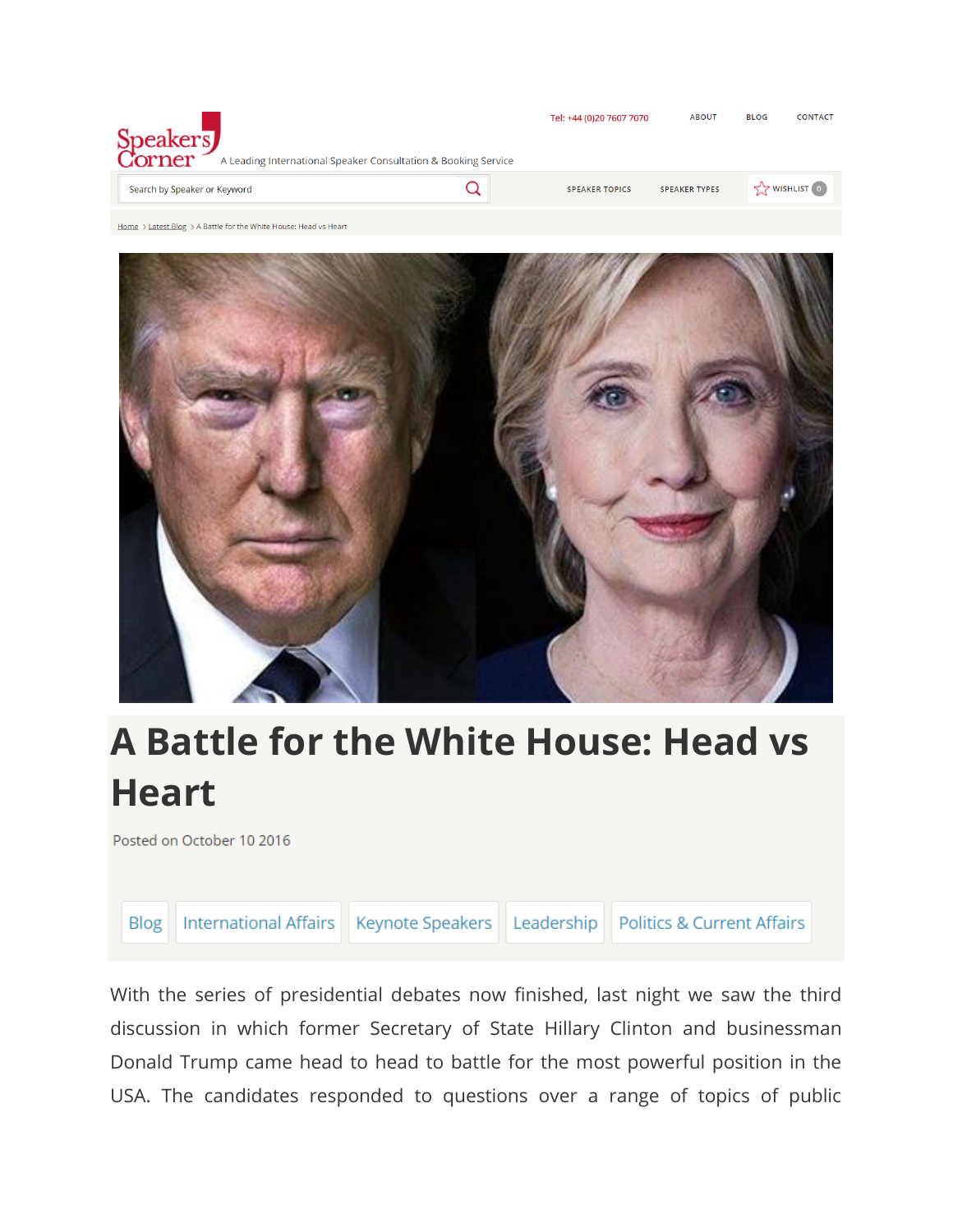interest, giving a brief glimpse into how they would deal with issues of public concern if they were to be given the keys to The White House.

[Social media](https://www.speakerscorner.co.uk/search-results?keywords=social+media&only_speakers=1) has been on fire with tweets, comments, debates and memes about the two candidates. With this in mind, it is no surprise that all figures counted viewership of the series of debates was predicted to eclipse the previously most watched American Presidential debate, between Jimmy Carter and Ronald Reagan. The candidates have never been so starkly opposed, and the polls couldn't be tighter. With the electoral vote of the century looming on the 8th of November we spoke to three experts in the field to see what they thought about the techniques used to debate - [body language](https://www.speakerscorner.co.uk/search-results?keywords=body+language&only_speakers=1) and oratory skills.

We caught up with **Nadine Dereza**, the Media Director for PS Programmes, as well as an expert in presentation skills-coaching and delivering the perfect speech, Nigel [Barlow,](https://www.speakerscorner.co.uk/speaker/nigel-barlow) who runs his own international consultancy and imparts business strategy, advising people how to innovate creatively. The third we spoke to was Martin Brooks, an Impacttologist, who can explain how successful communicators achieve their results.

As Barack Obama is set to move out, we look backed at his legacy. All three experts agreed that he has cemented the formula for a successful campaign, but we wanted to know what is it about Obama that makes him a great speaker. Martin Brooks comments that "in the US Presidential election campaign of 2008, Obama's Presidency was greatly assisted by his use of specific [communication](https://www.speakerscorner.co.uk/search-results?keywords=communication&only_speakers=1) techniques that created the impact he had on the electorate."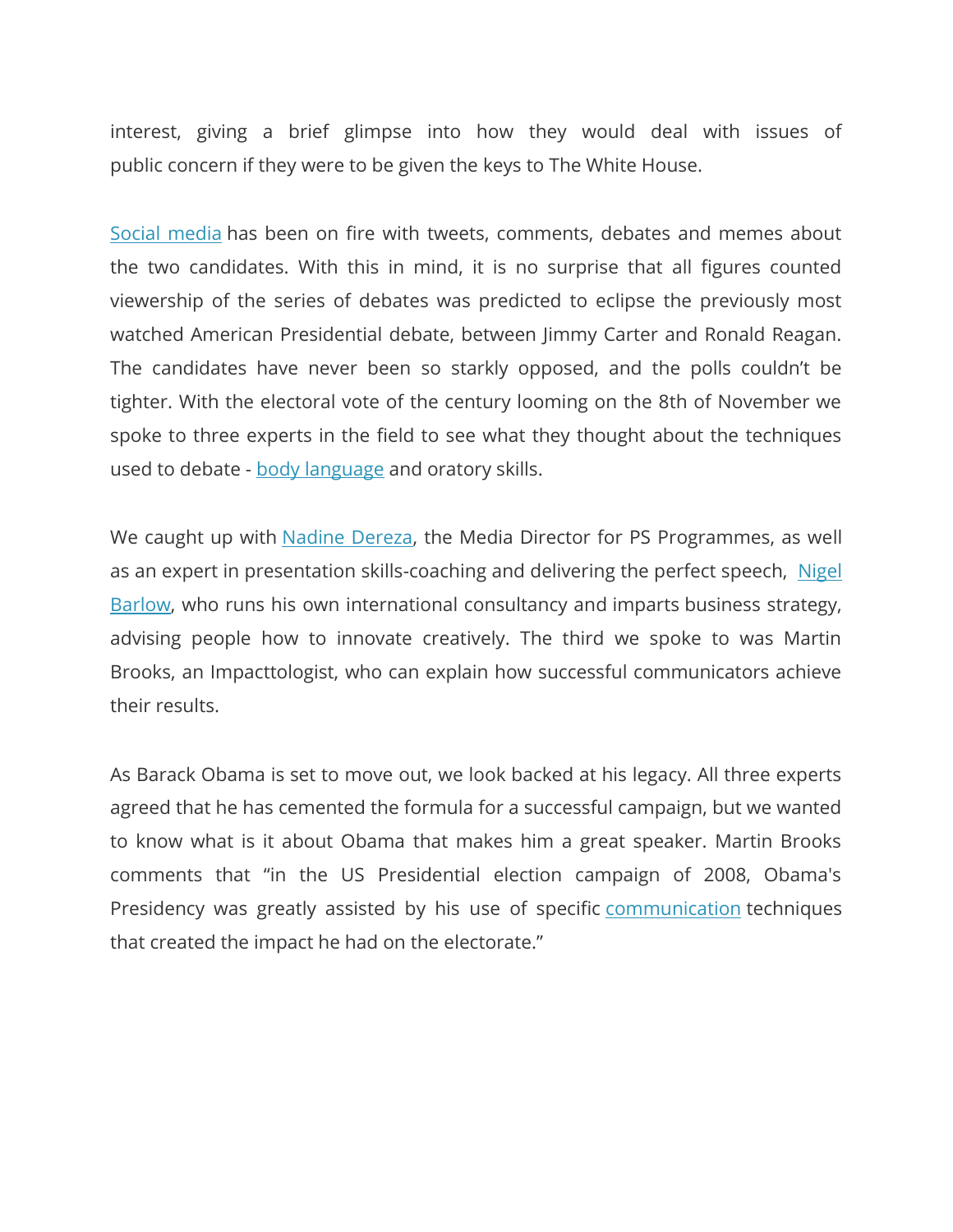

**What is Obama's legacy?**

Nigel Barlow agrees: "Obama is a natural orator. He uses time-honoured skills. In his acceptance speech, he used 21 tri-colons, groups of three such as 'peace, love and understanding', which created an impact of rhythm." Martin furthers this point, citing 24 uses of the contrast technique and 93 uses of the "thumb of power" gesture.

Martin continues by stating that "these impact techniques are well tried and tested. During the US Presidential election this year, we will see many of the same techniques being used by both candidates."

To give some specific examples of this, Martin pinpoints the speaking in threes technique.

The Impacttologist states that "In his first inauguration speech Obama used the speaking in threes technique seventeen times; he even opened with one; "I stand here before you today, (1) humbled by the task before us, (2) grateful for the trust you have bestowed in me, (3) mindful of the sacrifices borne by our ancestors."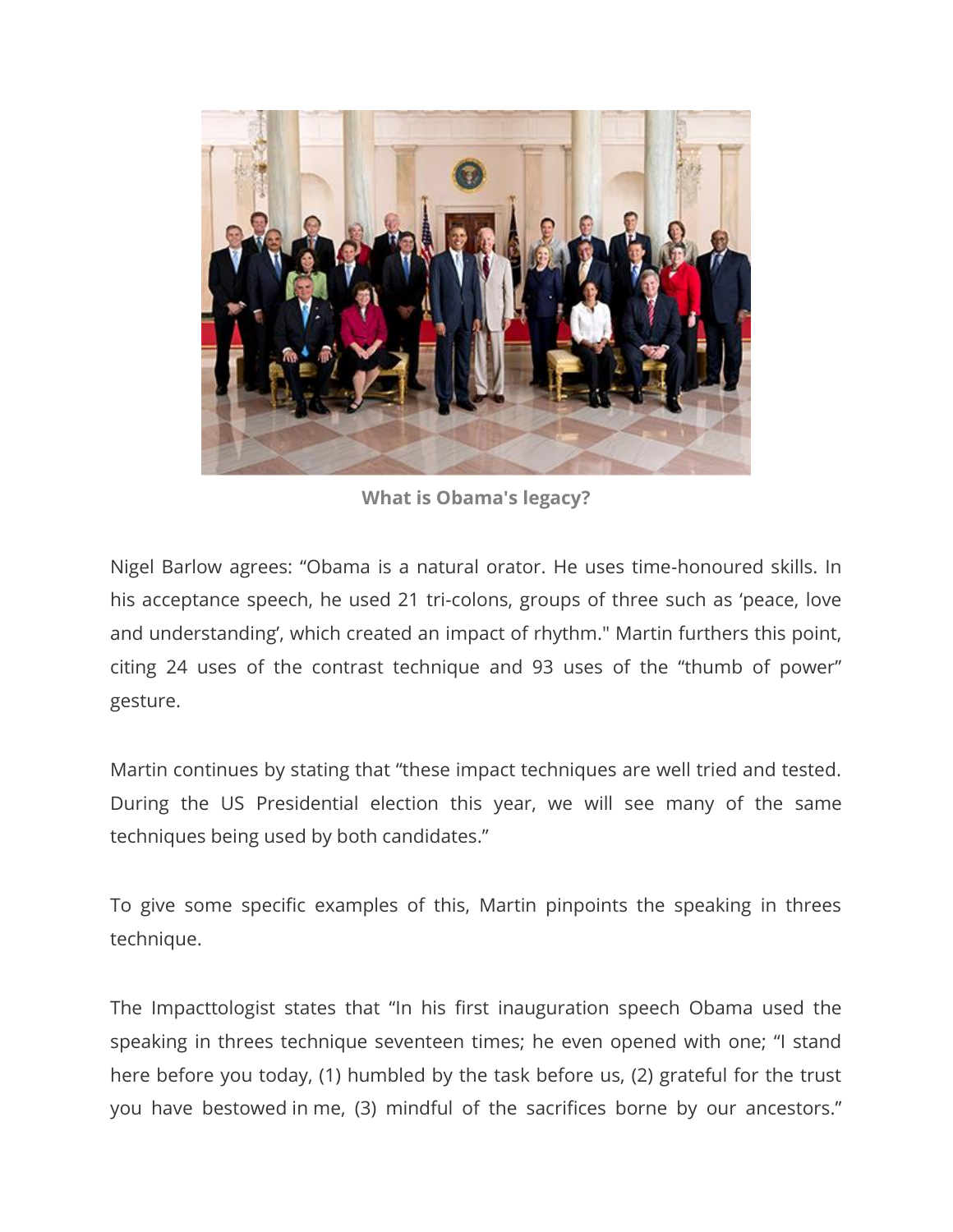Donald Trump also opened his recent convention speech with this "three"; "friends, delegates, fellow Americans….." and similarly, Hillary Clinton also used the "three" technique to accept her nomination; "It is with (1) humility, (2) determination and a (3) boundless confidence in America's promise that I accept your nomination…"

Martin goes on to point out that President Obama used the emotive technique of contrasts. He isn't the only President to do so. Martin says "when President Clinton wanted to "sell" his nominee to the American public at the Democratic convention during President Obama's 2012 re-election campaign, he also used the contrast technique; "I want to nominate a man who's cool on the outside, but who burns for America on the inside".



**Former President Clinton used the contrast technique**

Donald Trump used the same technique when he said; "We will be a country of generosity and warmth, but we will also be a country of law and order". Here the two sets of describing words starkly contrasting.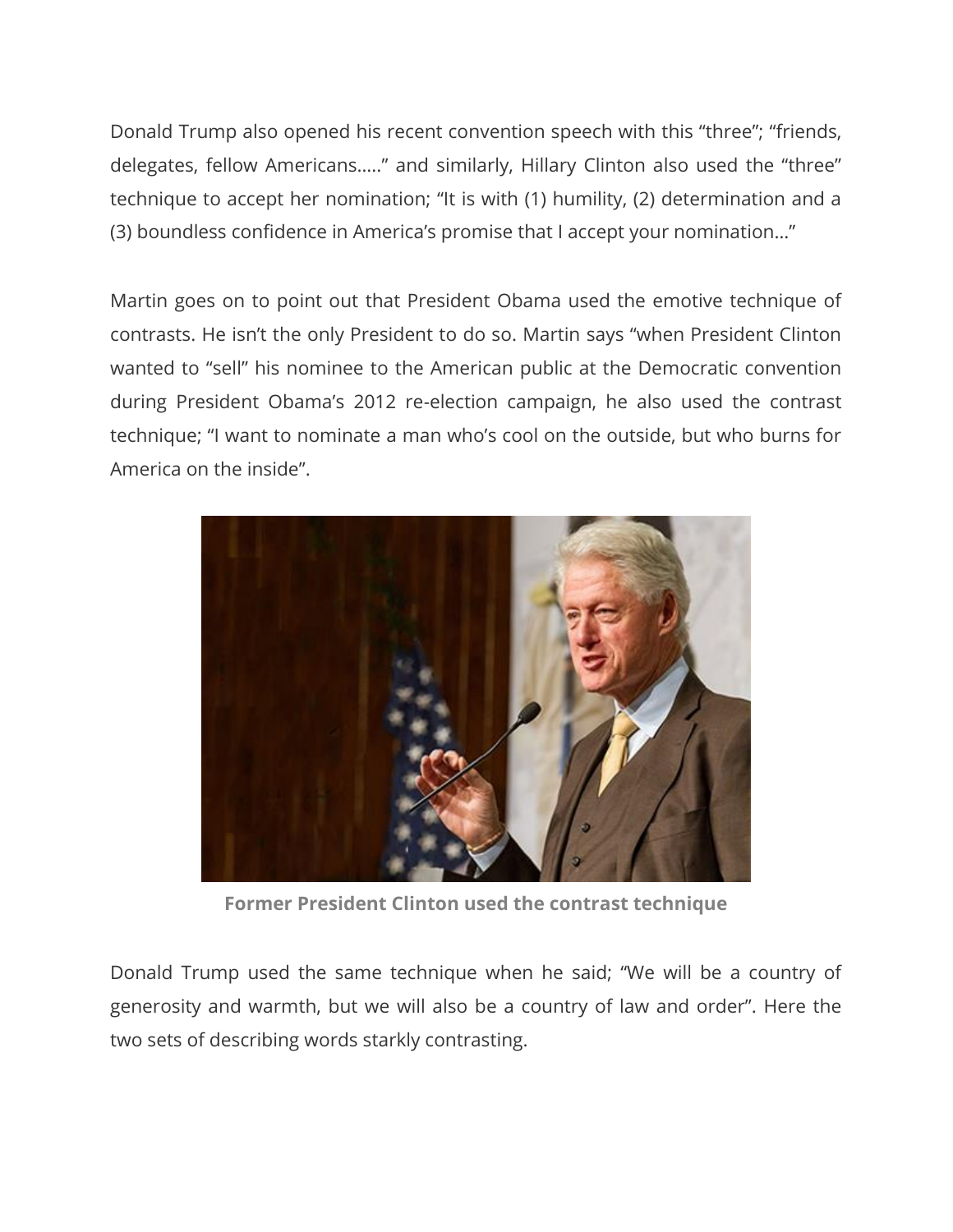Hillary Clinton also used the contrast technique a number of times. Here is one example; "We will not build a wall, instead we will build an [economy](https://www.speakerscorner.co.uk/listing/finance-economics) where anybody who wants a good job can get one".

Contrary to Martin's view, Nigel Barlow picks out examples to illustrate that "Trump and Clinton have not mirrored Obama in any respect", Obama focuses on collective pronouns and speaks with natural focused fluidity, whereas Nigel points out that Trump focuses on himself – "he uses I or me twice as often as Hillary" and he is "famous for digressing from the point in hand", which has the effect of making him appear like a "loose cannon". Equally, Hillary lacks the natural oratory skills of Obama, Nigel says she "relies too heavily on an autocue and can come across wooden and stilted".

Nadine agrees with Nigel but takes his point further by analysing the body language of the two candidates. She says "Hillary's speeches are carefully planned and scripted, which, depending on your point of view makes her look either authoritative or disingenuous. Donald's speeches may be looser and more off-thecuff, but he has exactly the same problem of appearing to be one thing to one person, and something else to someone else: where supporters see honesty, opponents see a loose cannon."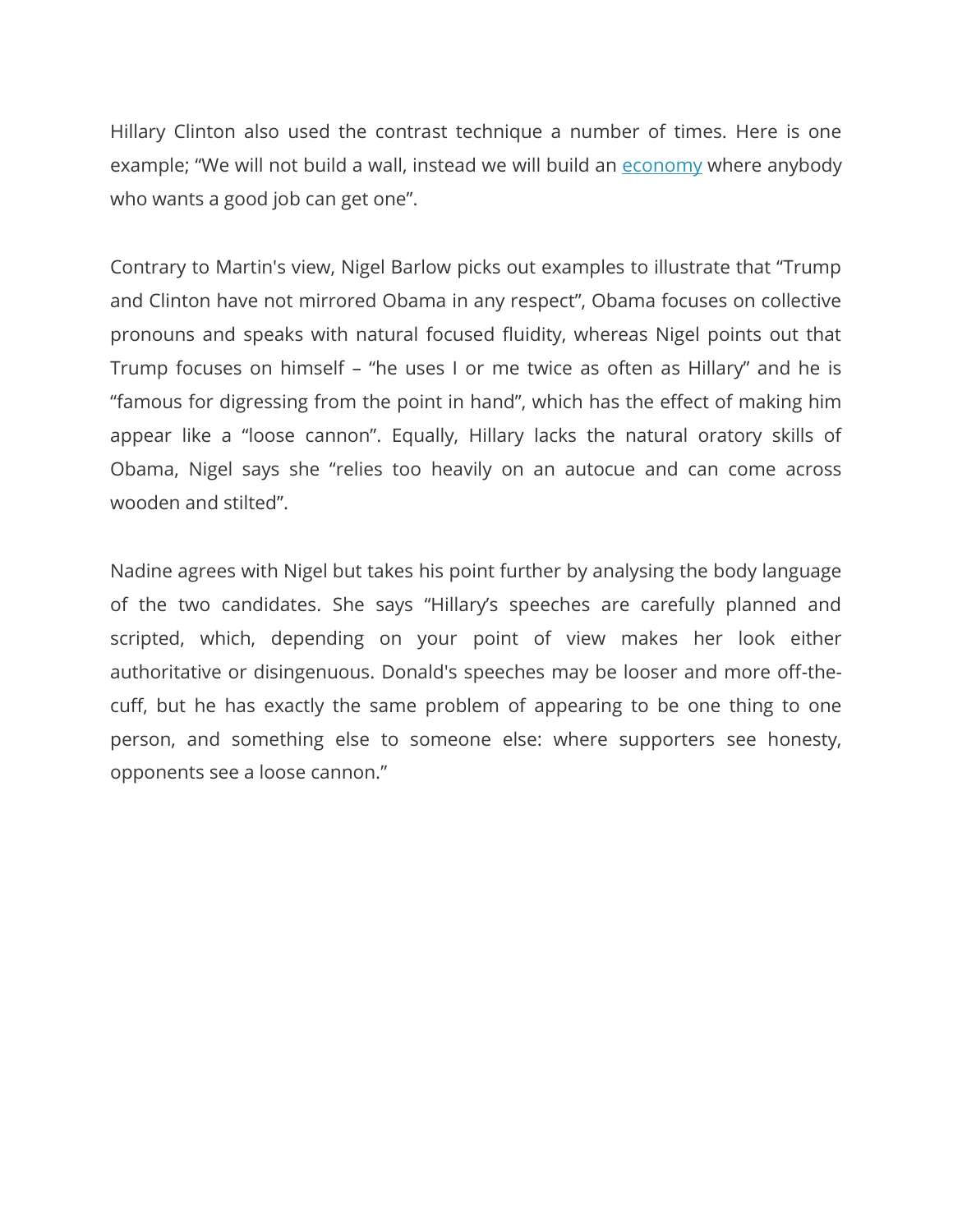

**Do you prefer Clinton's autocue style or Trump's off the script style?**

"Clinton has a relaxed on-stage presence behind the podium, usually gesturing with a single hand. She is in the detail, and gives the impression that she knows the situation as well as any of the journalists who put questions to her."

"Whereas Trump's body language is superficially much more dynamic than Hillary's, and as a result his personal image and brand stick powerfully in the mind. However, the more excitable he gets, the less articulate he becomes, with his hands acting as a distraction, moving excessively around, pulling focus away from the content."

Nigel points out that "people are more responsive to an emotion pitch", and he is right. Nadine supports him in this by saying "the contest looks set to be a classic head vs. heart decision: will the American people choose the established, credible career [politician?](https://www.speakerscorner.co.uk/listing/politics-current-affairs) Or will they vote for the [businessman](https://www.speakerscorner.co.uk/listing/business-speakers) who speaks his mind and gets what he wants?"

It is clear from our experts that although the candidates differ starkly on their manifestos, they do draw on some similar techniques in their public speaking;